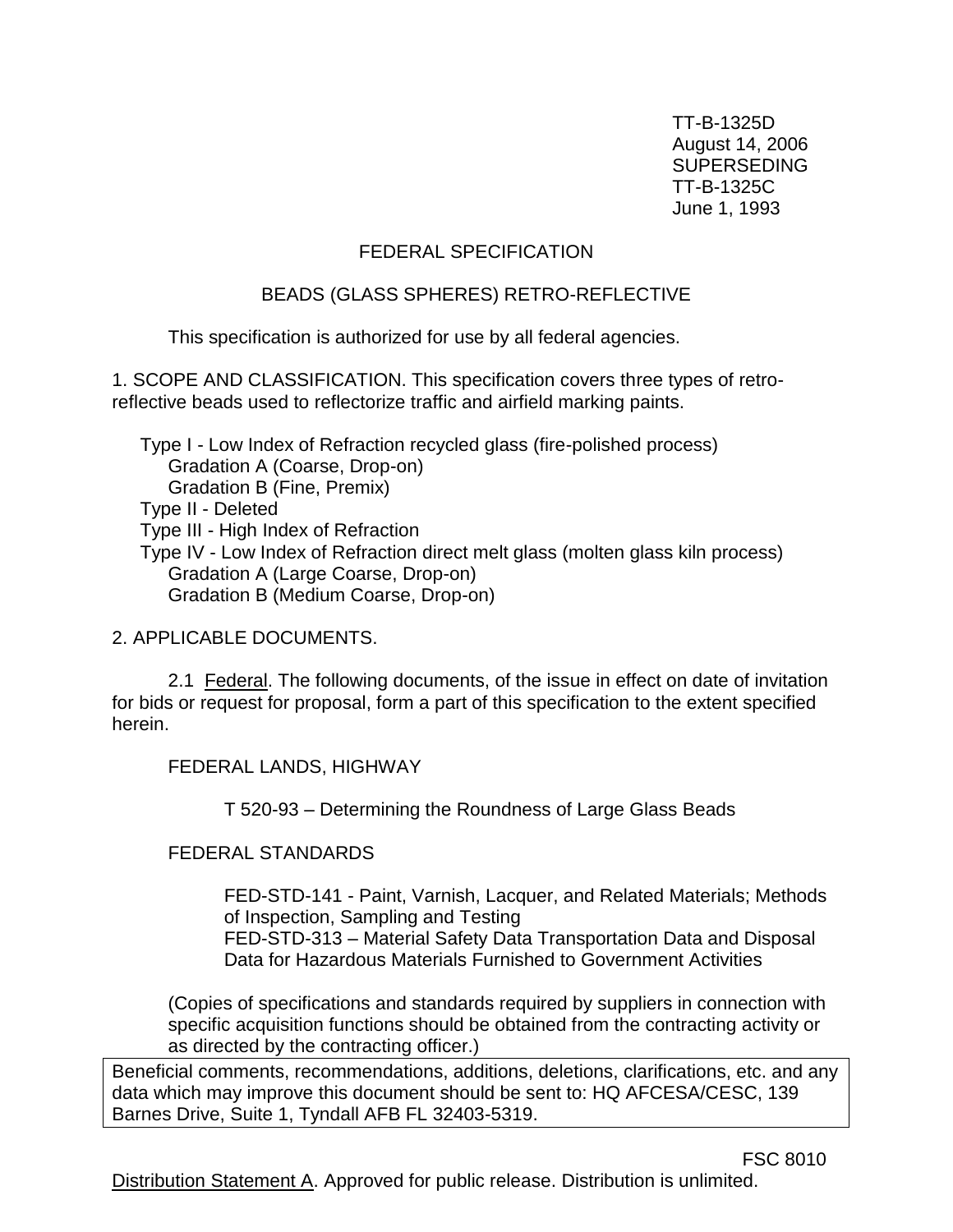2.2 Other publications. The following documents form a part of this specification to the extent specified herein. Unless a specific issue is identified, the issue in effect on date of invitation for bids of request for proposal shall apply.

American Society for Testing and Materials (ASTM) Standards:

D 1155 - Standard Test Method for Roundness of Glass Spheres

D 1214 - Standard Test Method for Sieve Analysis of Glass Spheres

(Application for copies should be addressed to the American Society for Testing and Materials, 100 Barr Harbor Drive, West Conshohocken, PA 19428, (610) 832-9500, [www.astm.org.](http://www.astm.org/))

National Motor Freight Traffic Association, Inc. Agent:

National Motor Freight Classification

(Application for copies should be addressed to the ATA, Inc., Traffic Department, 2200 Mill Road, Alexandria, VA 22314, [www.nmfta.org.](http://www.nmfta.org/))

National Railroad Freight Committee, Agent:

Uniform Freight Classification

(Application for copies should be addressed to G.F. Earl, Tariff Publishing Officer, Suite 1120, 222 South Riverside Plaza, Chicago, IL 60606-5945)

3. REQUIREMENTS.

3.1 Composition. The Type I beads shall be manufactured entirely from reclaimed scrap glass (soda lime cullet). No specific ingredients are required for the Type III beads. The Type IV beads shall be manufactured by a direct-melt process resulting in no visible carbon residue.

3.2 Physical properties.

3.2.1Appearance. When tested as specified in 4.3.1, the beads shall be transparent, clean, dry, free-flowing, and free from bubbles and foreign matter.

3.2.2 Roundness. When tested as specified in 4.3.2, Type I and Type III beads shall contain not less than 80 percent by weight of true spheres. The Type IV beads shall contain not less than 85 percent by weight of true spheres.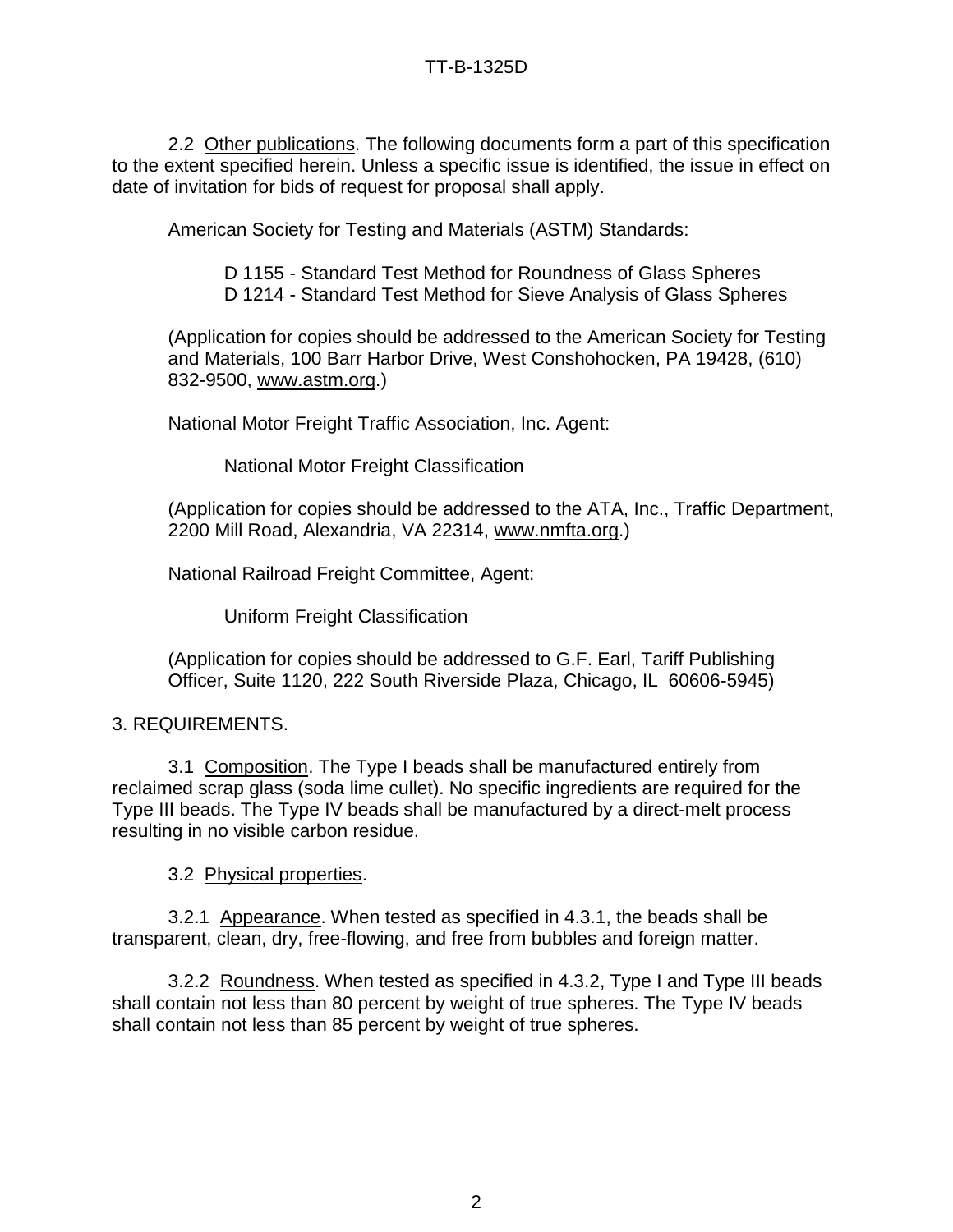3.2.3 Index of refraction. When tested as specified in 4.3.3, the index of refraction shall be as follows: For Type I and Type IV beads 1.50 to 1.55; for Type III beads 1.90 to 1.93.

3.2.4 Specific gravity. When tested as specified in 4.3.4, the specific gravity shall be as follows: For Type I and Type IV beads 2.30 to 2.50; for Type III beads 4.00 to 4.50.<sup>1</sup>

3.2.5 Gradation. When tested as specified in 4.3.5, the beads shall pass each sieve series, as specified in Table I.

|                   |                | Type I         |                |     | Type III |             | Type IV |     |     |             |     |
|-------------------|----------------|----------------|----------------|-----|----------|-------------|---------|-----|-----|-------------|-----|
| U.S.              |                |                | A              |     | B        |             |         |     | A   |             | B   |
| <b>Sieve</b><br># | <b>Microns</b> | Min            | Max            | Min | Max      | Min         | Max     | Min | Max | Min         | Max |
| 12                | 1700           | ---            | ---            | --- | ---      | ---         | ---     | 100 | --- | 100         | --- |
| 14                | 1400           | ---            | ---            | --- | ---      | ---         | ---     | 95  | 100 | ---         | --- |
| 16                | 1180           | ---            | ---            | --  | ---      | 100         | ---     | 80  | 95  | 95          | 100 |
| 18                | 1000           | ---            | ---            | --- | ---      |             | ---     | 10  | 40  | ---         | --- |
| 20                | 850            | 100            | ---            | --- | ---      | 95          | 100     | 0   | 5   | 35          | 70  |
| 30                | 600            | 80             | 100            | --- | ---      | 55          | 75      | --- | --- | $\mathbf 0$ | 5   |
| 40                | 425            | ---            |                | --- | ---      | 15          | 35      | --- | --- | ---         | --- |
| 50                | 300            | 18             | 35             |     | ---      | $\mathbf 0$ | 5       | --- | --- | ---         | --- |
| 70                | 212            | ---            | ---            | 100 | ---      |             | ---     | --- | --- | ---         | --- |
| 80                | 180            | ---            | ---            | 85  | 100      | ---         | ---     | --- | --- | ---         | --- |
| 100               | 150            | $\overline{0}$ | 10             | --- | ---      | ---         | ---     | --- | --- | ---         | --- |
| 140               | 106            | ---            | ---            | 15  | 55       |             | ---     | --- |     | ---         | --- |
| 200               | 75             | $\overline{0}$ | $\overline{2}$ | --- | ---      |             | ---     | --- | --- | ---         | --- |
| 230               | 63             | ---            | ---            | 0   | 10       | ---         | ---     | --- | --- | ---         | --- |

Table I. Gradation, percent by weight, passing.

3.2.6 Resistance to acid. When tested as specified in 4.3.6, the beads shall not develop any surface haze or dulling.

3.2.7 Resistance to calcium chloride. When tested as specified in 4.3.7, the beads shall not develop any surface haze or dulling.

3.2.8 Resistance to sodium sulfide. When tested as specified in 4.3.8, the sodium sulfide should not darken the beads.

 $\overline{a}$ 

<sup>&</sup>lt;sup>1</sup> For field verification, the mass of Type I and Type IV beads should be 1570 grams per liter and Type III should be 2670 grams per liter.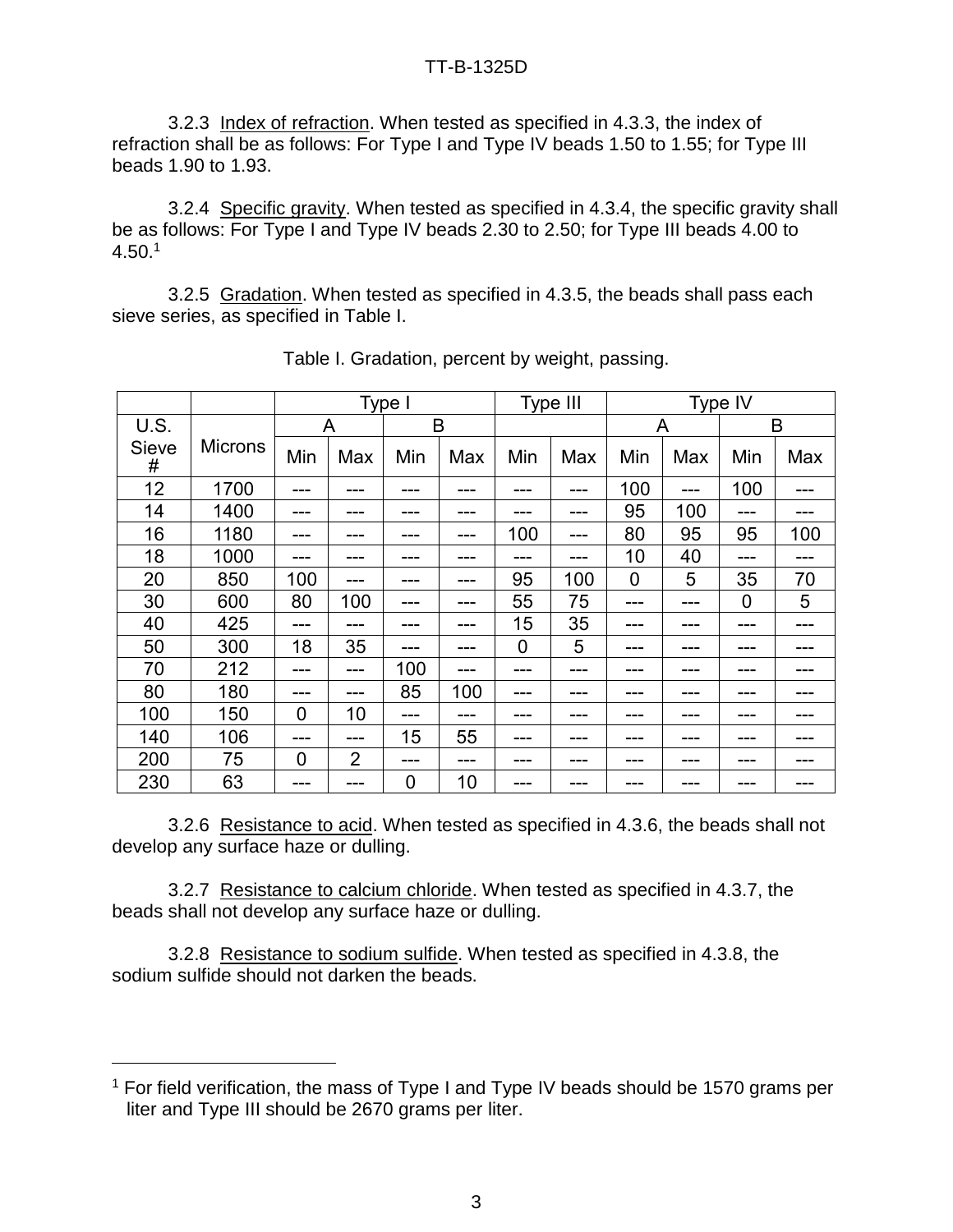3.2.9 Water resistance. When tested as specified in 4.3.9, the water shall not produce haze or dulling of the beads, and not more than 4.5 mL of 0.1 N hydrochloric acid shall be used in the titration.

3.3 Material Safety Data Sheet. A Material Safety Data Sheet (MSDS) shall be submitted in accordance with FED-STD-313 (see 6.2).

# 4. QUALITY ASSURANCE PROVISIONS.

4.1 Responsibility for inspection. Unless otherwise specified in the contract or purchase order, the contractor is responsible for the performance of all inspection requirements as specified herein using facilities approved by the government. The government reserves the right to perform any of the inspections set forth herein when deemed necessary to assure that the beads conform to the prescribed requirements.

# 4.2 Testing of the end item.

4.2.1 Lot. A lot shall consist of all beads of one type offered for inspection at one time.

4.2.2 Inspection of preparation for delivery. An inspection shall be made to determine that the packing and marking comply with Section 5 of this specification. The sample unit shall be one filled shipping container for each ten ordered, randomly selected from the lot.

4.2.3 Sampling of the end item. Sampling shall be random in the ratio of 45 kg (100 lb) sample (in full bags) per 4,535 kg (10000 lb) shipped. Upon delivery, the material shall be reduced in a sample splitter to a size of approximately 1 kg (2.2 lb). The sample shall be submitted to the laboratory for testing.

4.2.4 Certificate of compliance. When Type I or Type IV beads are offered for inspection, the manufacturer shall certify that the beads conform to the requirements of 3.1.

4.3 Test procedure. The beads shall be tested in accordance with the methods specified in Table II and as otherwise specified herein to determine compliance with the requirements of section 3. Unless otherwise specified all tests shall be conducted at conditions specified in Section 9 of FED-STD-141. All test reports shall contain the individual values used in expressing the final results. Failure to pass any tests, or noncompliance with any requirement, shall be cause for rejection of the sample.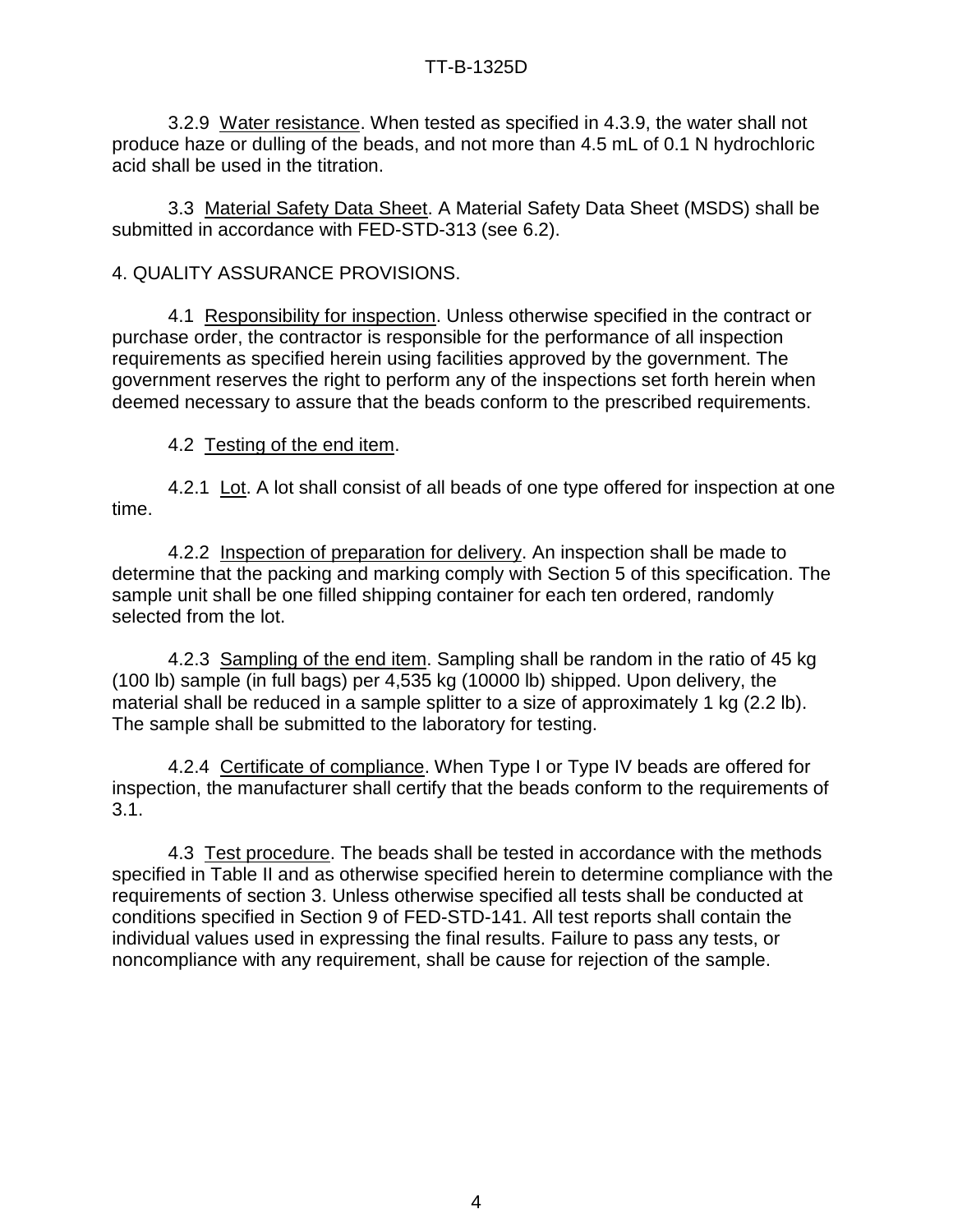| Characteristics                | Requirement<br>Paragraph | <b>ASTM Method</b> | <b>Test Method</b><br>Paragraph |
|--------------------------------|--------------------------|--------------------|---------------------------------|
| Appearance                     | 3.2.1                    |                    | 4.3.1                           |
| Roundness                      | 3.2.2                    | D 1155             | 4.3.2                           |
| Index of refraction            | 3.2.3                    |                    | 4.3.3                           |
| Specific gravity               | 3.2.4                    | --                 | 4.3.4                           |
| Gradation                      | 3.2.5                    | D 1214             | 4.3.5                           |
| Resistance to acid             | 3.2.6                    | --                 | 4.3.6                           |
| Resistance to calcium chloride | 3.2.7                    | --                 | 4.3.7                           |
| Resistance to sodium sulfide   | 3.2.8                    | --                 | 4.3.8                           |
| Water resistance               | 3.2.9                    | --                 | 4.3.9                           |
|                                |                          |                    | TT-B-1325D                      |

## Table II. Tests and methods.

4.3.1 Appearance. Spread thinly 10 g of sample on white bond paper and examine visually for compliance with 3.2.1.

4.3.2 Roundness. The roundness of the Type I and Type III beads shall be determined in accordance with ASTM method D 1155. Use Procedure A for Type III beads and Procedure B for Type I beads. The roundness of the Type IV beads shall be determined in accordance with FLH Designation T 520-93. Evaluate for compliance with the requirements in 3.2.2.

4.3.3 Index of refraction. The index of refraction shall be determined by the immersion method. A microscope capable of a minimum of 100x magnification, equipped with a light source and certified immersion oils shall be used. Place crushed beads on a microscope slide and immerse in a refractive index immersion oil at standard conditions. (The immersion oil shall have a refractive index within 0.02 units of that of the beads to be tested.) Cover with a microscope slide and determine the refractive index of the beads to the nearest one-hundredth of a unit. Evaluate for compliance with the requirements of 3.2.3.

4.3.4 Specific gravity. Place 100 g of the beads in an oven at 105 °C  $\pm$  2 °C and dry to constant weight. Remove the beads and place in a desiccator until the sample is cool. Remove 60 g of beads from the desiccator and weigh the sample accurately. Pour the beads slowly into a 100 mL graduated cylinder containing 50 mL of reagentgrade xylene. Make certain that air is not entrapped among the beads. Calculate the specific gravity as follows:

Specific gravity =  $V - 50$ *M*

*M* = Mass of sample  $V =$  total volume (xylene level after addition)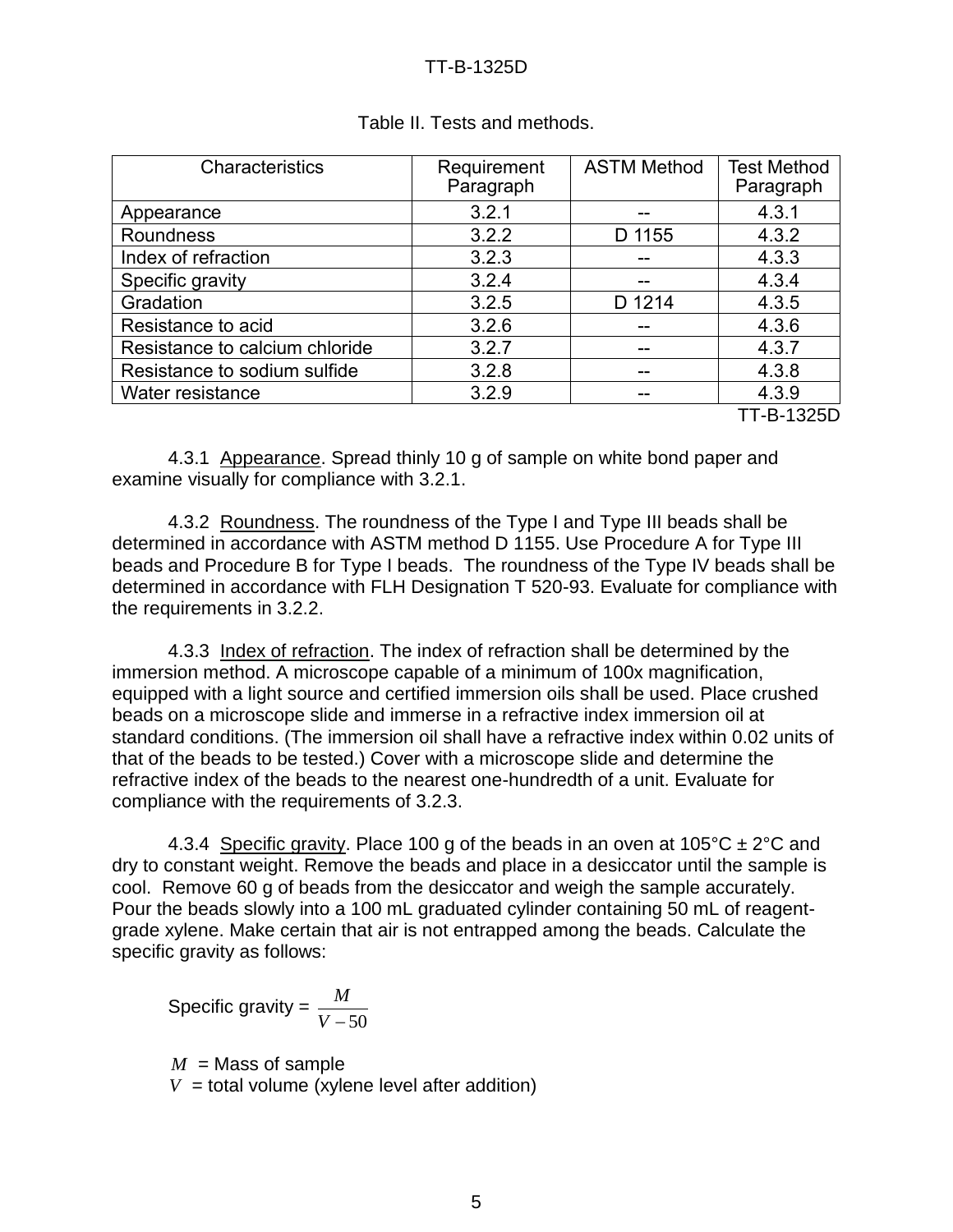Evaluate for compliance with 3.2.4.

4.3.5 Gradation. Determine the gradation of the beads in accordance with ASTM method D 1214 for compliance with 3.2.5.

4.3.6 Resistance to acid. Place 10 g of the beads in a 100 mL beaker and cover with a 1N sulfuric acid. Let soak for 5 minutes. Rinse the beads 3 times with distilled water. Dry, then examine the beads under a microscope and compare with the untreated sample. Evaluate for compliance with 3.2.6.

4.3.7 Resistance to calcium chloride. Place 10 g of the beads in a 100 mL beaker and cover with a 1N calcium chloride solution. Let soak for 3 hours. Rinse the beads 3 times with distilled water. Dry, then examine the beads under a microscope and compare with the untreated sample. Evaluate for compliance with 3.2.7.

4.3.8 Resistance to sodium sulfide. Place 10 g of the beads in a glass stopper bottle and cover with a solution containing by weight 50% sodium sulfide, 48% distilled water, and 2% of an anionic wetting agent. Soak the beads for one hour and then rinse the beads 3 times with distilled water. Dry, then examine the beads under a microscope and compare with untreated sample. Evaluate for compliance with 3.2.8.

4.3.9 Water resistance. Place 10 g of the beads in a 20 x 80 mm extraction thimble. Place the thimble in a large (No. 3) Soxhlet extractor with a 125 mL boiling flask. Add 100 mL of distilled water, and reflux for two hours. Rinse the beads 3 times with distilled water. Remove the beads, dry, then examine the beads under a microscope and compare with untreated beads. Add five drops of one percent phenolphthalein indicator to the content of the boiling flask and titrate with 0.1N hydrochloric acid to the phenolphthalein indicator end point. Evaluate for compliance with 3.2.9.

5. PREPARATION FOR DELIVERY.

5.1 Packing, palletization, and marking. Beads shall be furnished in quantities specified. The packing, palletization, and marking shall be as specified below (also see 6.2).

5.1.1 Packing. The glass beads shall be furnished in lots as specified by the purchaser and packaged in moisture-proof containers. Containers shall be in accordance with the supplier's normal commercial practice, provided that there will be no interaction chemically or physically with the contents so as to damage the containers or alter the strength, quality, or purity of the contents. Containers are to be guaranteed to furnish dry and undamaged beads. The container shall be securely closed to prevent accidental opening or loss of the glass beads, and sufficiently strong to prevent accidental rupture during multiple shipments, handling and storage. The shipping containers shall also comply with the National Motor Freight Classification or Uniform Freight Classification requirements.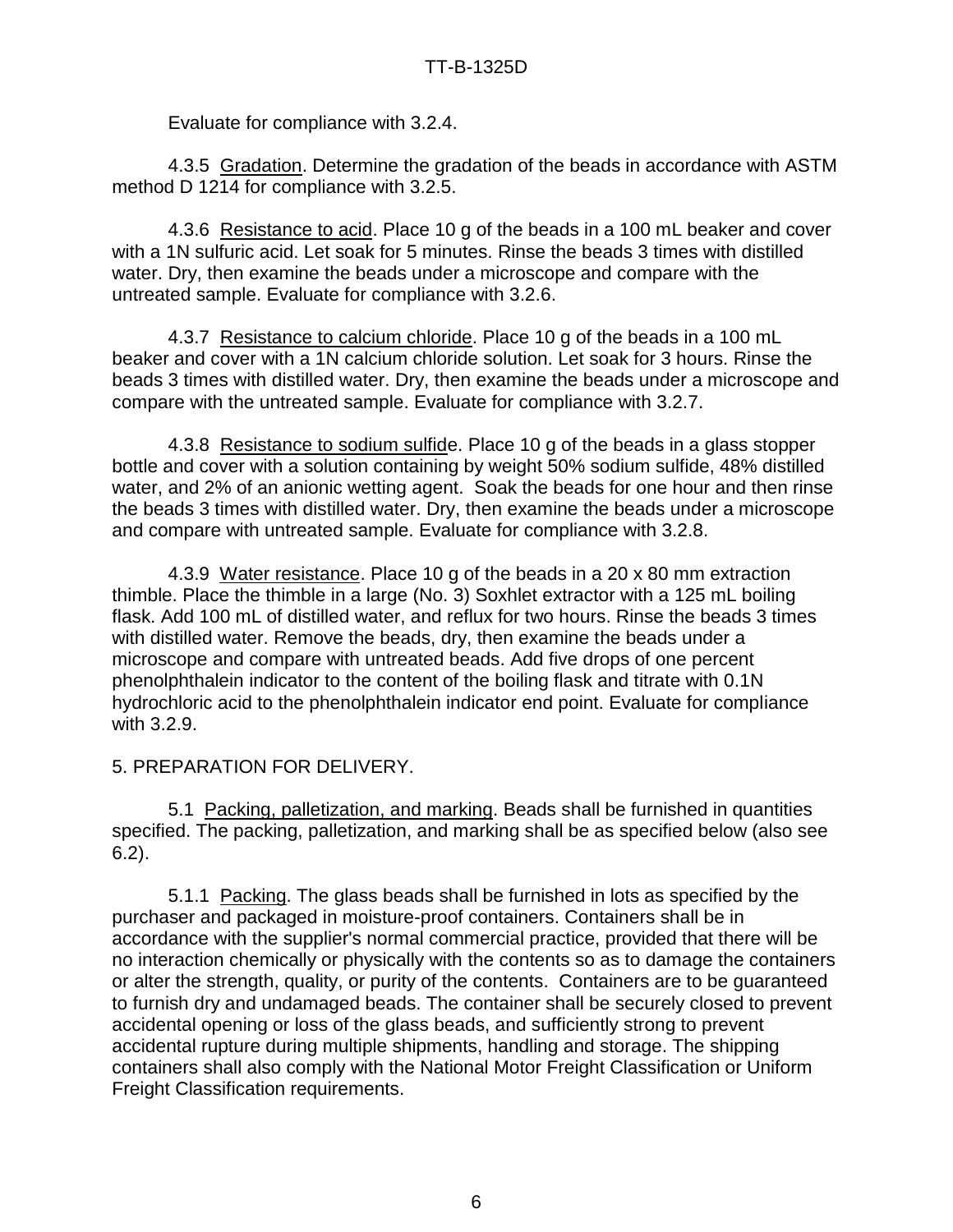5.1.2 Marking. Each package shall contain the following information: Name and address of manufacturer, shipping point, trademark or name, the wording; "Glass Beads, Retro-reflective", the specification number, bead type, weight of the contents in kg and lb, the lot or batch number, Information and Warnings as may be required by federal and state laws, and the month and year of manufacture. Additional markings shall be as specified in the contract or order.

6. NOTES. These notes do not supersede agency specific guidance on intended use.

## 6.1 Uses for Each Type.

Type I, Gradation A, coarse - low-index recycled glass beads for drop-on applications are intended for marking highways and all airfield markings.

Type I, Gradation B, fine - low-index glass beads for premixed paint are intended for marking highways, or for use in applying temporary airport or airfield markings.

Type III - high index glass beads for drop-on applications are intended for applications where increased retro-reflectivity and increased marking performance is needed.

Type IV Gradation A – Large coarse, direct-melt, low-index glass beads for dropon applications are intended for highways and all airfield markings where a thicker coating of paint is used (specifically TTP1952E, Type III).

Type IV Gradation B – Medium coarse, direct-melt, low-index glass beads for drop-on applications are intended for highways and all airfield markings where a thicker coating of paint is used (specifically TTP1952E, Type III).

See appropriate pavement marking guide for specific recommended uses and application rates.

6.2 Ordering Data. Purchasers should select the preferred options permitted herein and indicate the following information in procurement documents:

- a. Title, number, and date of this specification.
- b. Type and gradation required (see paragraph 1).
- c. Size and type of container required (see 5.1).
- d. Palletization requirements.
- e. Special Marking requirements.
- f. Instructions and address for submission of MSDS (see 3.3).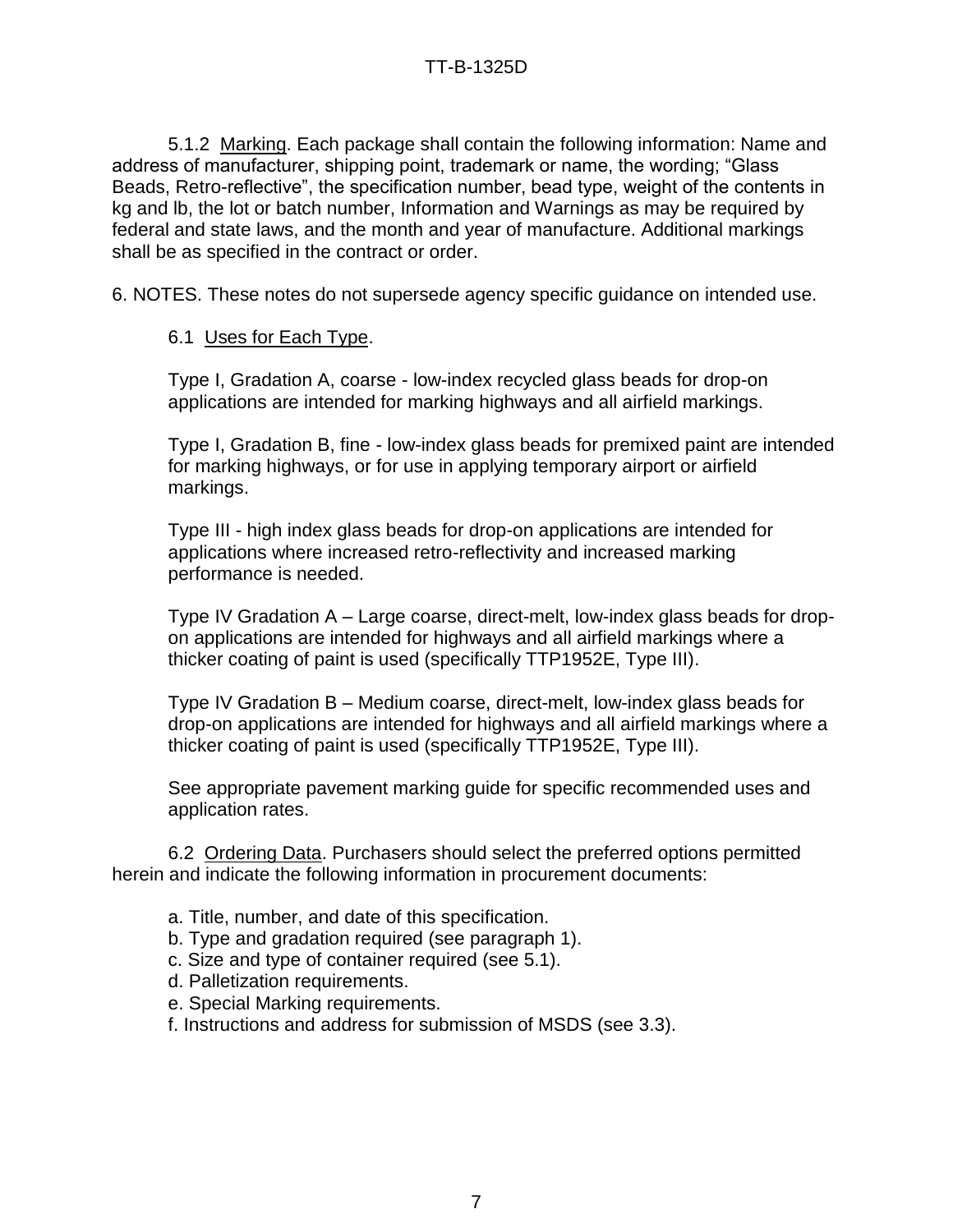Custodian **Preparing Activity** Reviewing Activity Air Force -- 50 AF -- 84 AF -- 99

FAA -- AAS-100 Navy -- YD